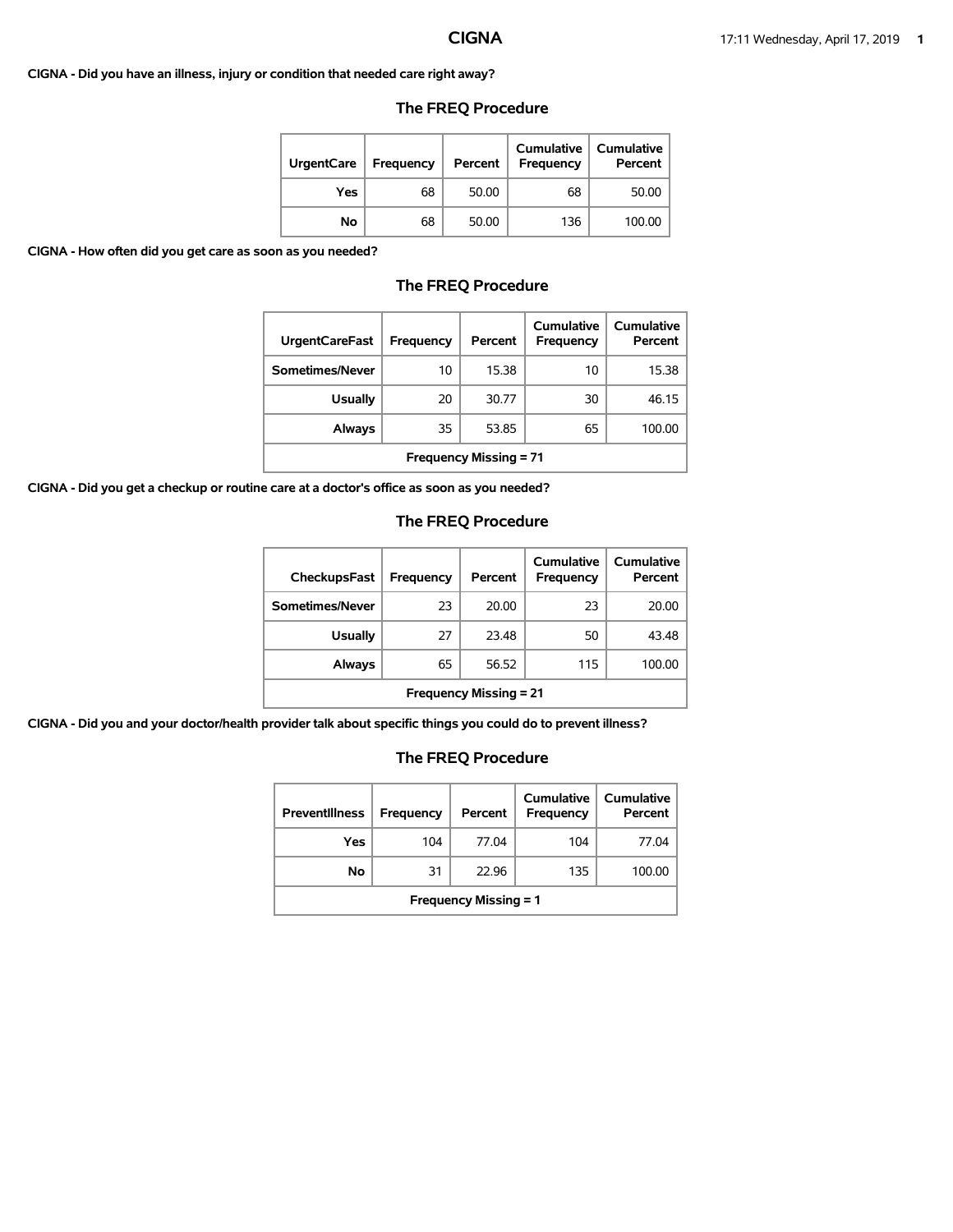## **CIGNA - Did you and your doctor/health provider talk about starting or stopping a medication?**

# **The FREQ Procedure**

| <b>MedStartStop</b>          | Frequency | Percent | Cumulative<br>Frequency | Cumulative<br>Percent |
|------------------------------|-----------|---------|-------------------------|-----------------------|
| Yes                          | 62        | 45.93   | 62                      | 45.93                 |
| No                           | 73        | 54.07   | 135                     | 100.00                |
| <b>Frequency Missing = 1</b> |           |         |                         |                       |

**CIGNA - Did you and your doctor/health provider talk about reasons you might want to take a medicine?**

# **The FREQ Procedure**

| <b>MedDiscuss</b>             | Frequency | Percent | Cumulative<br>Frequency | Cumulative<br>Percent |
|-------------------------------|-----------|---------|-------------------------|-----------------------|
| Yes                           | 59        | 95.16   | 59                      | 95.16                 |
| <b>No</b>                     | 3         | 4.84    | 62                      | 100.00                |
| <b>Frequency Missing = 74</b> |           |         |                         |                       |

**CIGNA - Did you and your doctor/health provider talk about reasons you might want to stop taking a medication?**

## **The FREQ Procedure**

| <b>MedNoDiscuss</b>           | <b>Frequency</b> | Percent | Cumulative<br>Frequency | <b>Cumulative</b><br>Percent |
|-------------------------------|------------------|---------|-------------------------|------------------------------|
| Yes                           | 40               | 64.52   | 40                      | 64.52                        |
| No                            | 22               | 35.48   | 62                      | 100.00                       |
| <b>Frequency Missing = 74</b> |                  |         |                         |                              |

**CIGNA - Did you and your doctor/health provider ask what you thought was best for you when discussing starting or stopping a medication?**

| <b>MedBestAsk</b>             | Frequency | Percent | Cumulative<br>Frequency | Cumulative<br>Percent |  |
|-------------------------------|-----------|---------|-------------------------|-----------------------|--|
| Yes                           | 47        | 77.05   | 47                      | 77.05                 |  |
| No                            | 14        | 22.95   | 61                      | 100.00                |  |
| <b>Frequency Missing = 75</b> |           |         |                         |                       |  |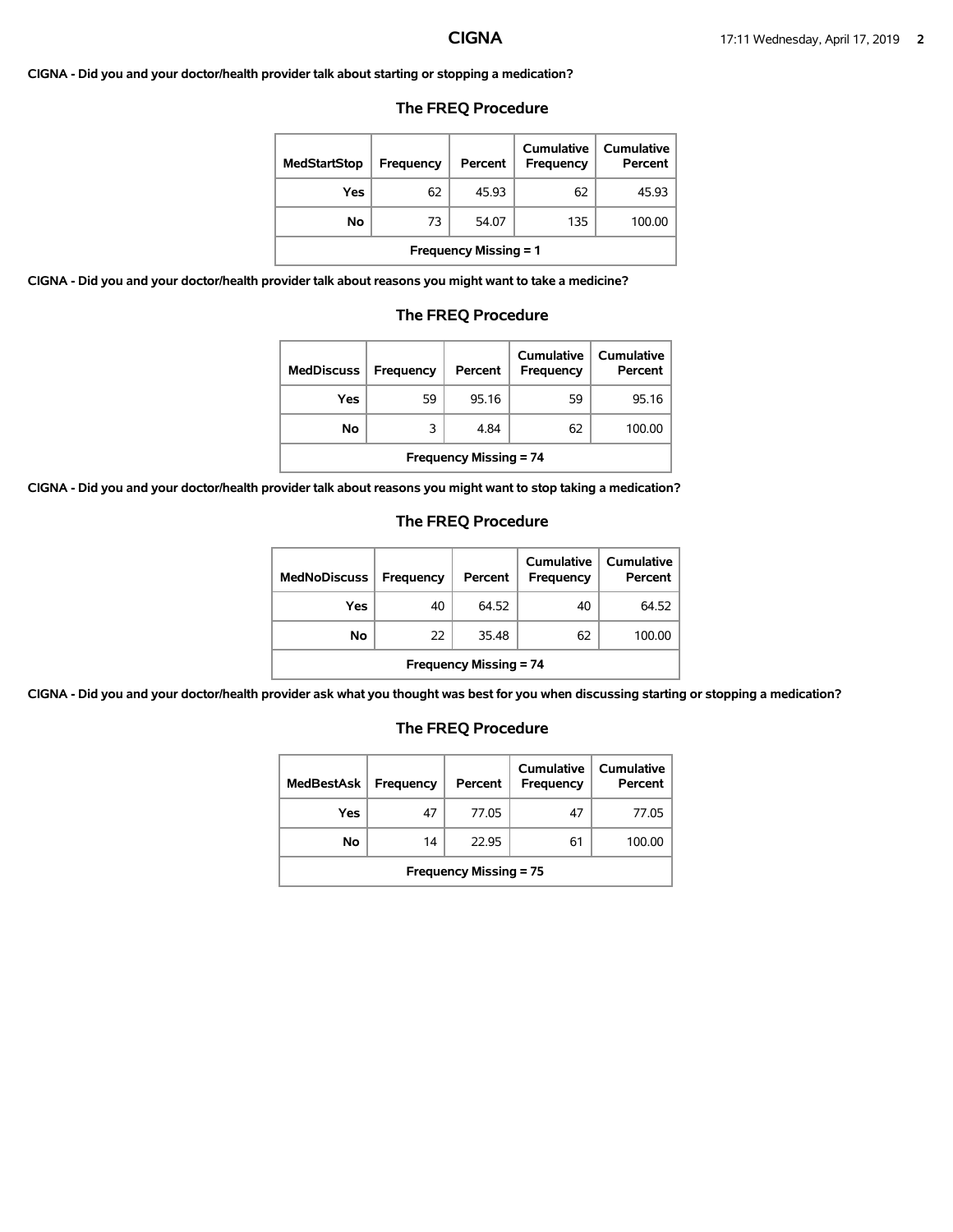**CIGNA - How would you rate your health care quality in the last six months?**

| CareRate   | Frequency | Percent | Cumulative<br>Frequency | Cumulative<br>Percent |
|------------|-----------|---------|-------------------------|-----------------------|
| <b>Bad</b> | 21        | 15.44   | 21                      | 15.44                 |
| Good       | 50        | 36.76   | 71                      | 52.21                 |
| Great      | 65        | 47.79   | 136                     | 100.00                |

# **The FREQ Procedure**

**CIGNA - How often was it easy to get care, tests, or treatments you needed?**

### **The FREQ Procedure**

| CareEasy        | Frequency | Percent | Cumulative<br><b>Frequency</b> | <b>Cumulative</b><br>Percent |
|-----------------|-----------|---------|--------------------------------|------------------------------|
| Sometimes/Never | 15        | 11.03   | 15                             | 11.03                        |
| <b>Usually</b>  | 51        | 37.50   | 66                             | 48.53                        |
| Always          | 70        | 51.47   | 136                            | 100.00                       |

**CIGNA - How often did your doctor explain things in a way that was easy to understand?**

# **The FREQ Procedure**

| <b>DrUnderstand</b>           | Frequency | Percent | Cumulative<br>Frequency | Cumulative<br>Percent |
|-------------------------------|-----------|---------|-------------------------|-----------------------|
| Sometimes/Never               | 3         | 2.68    | 3                       | 2.68                  |
| <b>Usually</b>                | 20        | 17.86   | 23                      | 20.54                 |
| Always                        | 89        | 79.46   | 112                     | 100.00                |
| <b>Frequency Missing = 24</b> |           |         |                         |                       |

**CIGNA - How often did your personal doctor listen to you?**

# **The FREQ Procedure**

| <b>DrListen</b>               | Frequency | Percent | Cumulative<br>Frequency | <b>Cumulative</b><br>Percent |
|-------------------------------|-----------|---------|-------------------------|------------------------------|
| Sometimes/Never               |           | 6.25    |                         | 6.25                         |
| <b>Usually</b>                | 20        | 17.86   | 27                      | 24.11                        |
| Always                        | 85        | 75.89   | 112                     | 100.00                       |
| <b>Frequency Missing = 24</b> |           |         |                         |                              |

**CIGNA - How often did your personal doctor show respect for what you had to say?**

| <b>DrRespect</b>              | Frequency | Percent | Cumulative<br><b>Frequency</b> | Cumulative<br>Percent |  |
|-------------------------------|-----------|---------|--------------------------------|-----------------------|--|
| Sometimes/Never               | 4         | 3.57    | 4                              | 3.57                  |  |
| <b>Usually</b>                | 19        | 16.96   | 23                             | 20.54                 |  |
| Always                        | 89        | 79.46   | 112                            | 100.00                |  |
| <b>Frequency Missing = 24</b> |           |         |                                |                       |  |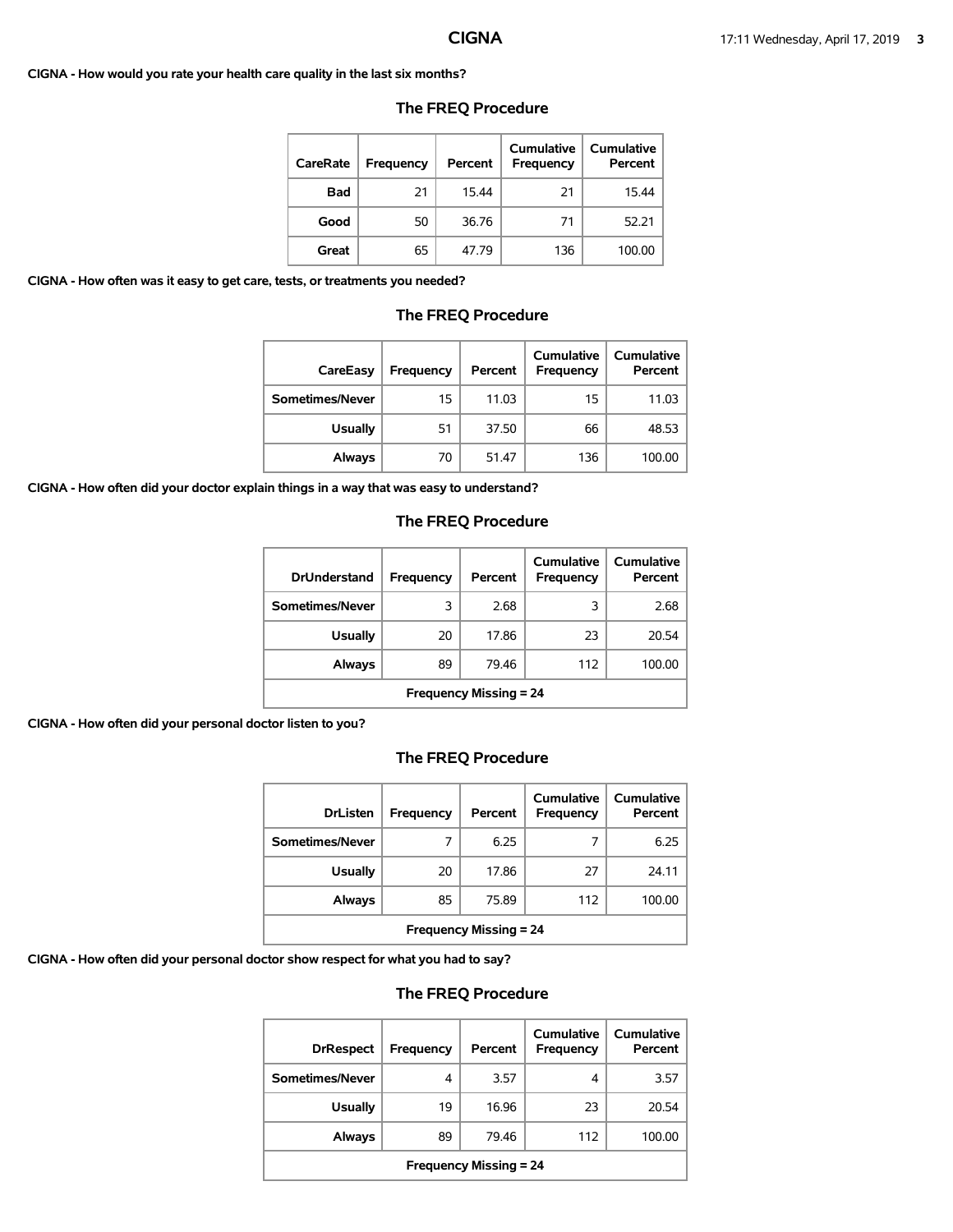### **CIGNA - How often did your personal doctor spend enough time with you?**

| <b>DrTime</b>                 | Frequency | Percent | Cumulative<br><b>Frequency</b> | Cumulative<br>Percent |  |
|-------------------------------|-----------|---------|--------------------------------|-----------------------|--|
| Sometimes/Never               | 7         | 6.31    | 7                              | 6.31                  |  |
| <b>Usually</b>                | 28        | 25.23   | 35                             | 31.53                 |  |
| <b>Always</b>                 | 76        | 68.47   | 111                            | 100.00                |  |
| <b>Frequency Missing = 25</b> |           |         |                                |                       |  |

## **The FREQ Procedure**

**CIGNA - In the last six months, did you get care from another doctor or health provider other than your personal doctor?**

| care from another doctor or health provider other than your personal |    |                               |     |        |  |
|----------------------------------------------------------------------|----|-------------------------------|-----|--------|--|
|                                                                      |    | <b>Frequency Missing = 25</b> |     |        |  |
| Always                                                               | 76 | 68.47                         | 111 | 100.00 |  |
| <b>Usually</b>                                                       | 28 | 25.23                         | 35  | 31.53  |  |
| Sometimes/Never                                                      |    | 6.31                          |     | 6.31   |  |

## **The FREQ Procedure**

| <b>CareMulti</b>              | <b>Frequency</b> | Percent | Cumulative<br><b>Frequency</b> | Cumulative<br>Percent |  |
|-------------------------------|------------------|---------|--------------------------------|-----------------------|--|
| Yes                           | 79               | 70.54   | 79                             | 70.54                 |  |
| Νo                            | 33               | 29.46   | 112                            | 100.00                |  |
| <b>Frequency Missing = 24</b> |                  |         |                                |                       |  |

**CIGNA - How often did your personal doctor seemed informed with care you received from other doctors or providers?**

### **The FREQ Procedure**

| <b>DrInformedMultiDr</b>      | Frequency | Percent | Cumulative<br>Frequency | Cumulative<br>Percent |  |
|-------------------------------|-----------|---------|-------------------------|-----------------------|--|
| Sometimes/Never               | 12        | 15.58   | 12                      | 15.58                 |  |
| Usually                       | 27        | 35.06   | 39                      | 50.65                 |  |
| Always                        | 38        | 49.35   | 77                      | 100.00                |  |
| <b>Frequency Missing = 59</b> |           |         |                         |                       |  |

## **CIGNA - How would you rate your personal doctor?**

| <b>DrRate</b>                 | Frequency | Percent | Cumulative<br>Frequency | Cumulative<br>Percent |  |
|-------------------------------|-----------|---------|-------------------------|-----------------------|--|
| Bad                           | 13        | 10.92   | 13                      | 10.92                 |  |
| Good                          | 28        | 23.53   | 41                      | 34.45                 |  |
| Great                         | 78        | 65.55   | 119                     | 100.00                |  |
| <b>Frequency Missing = 17</b> |           |         |                         |                       |  |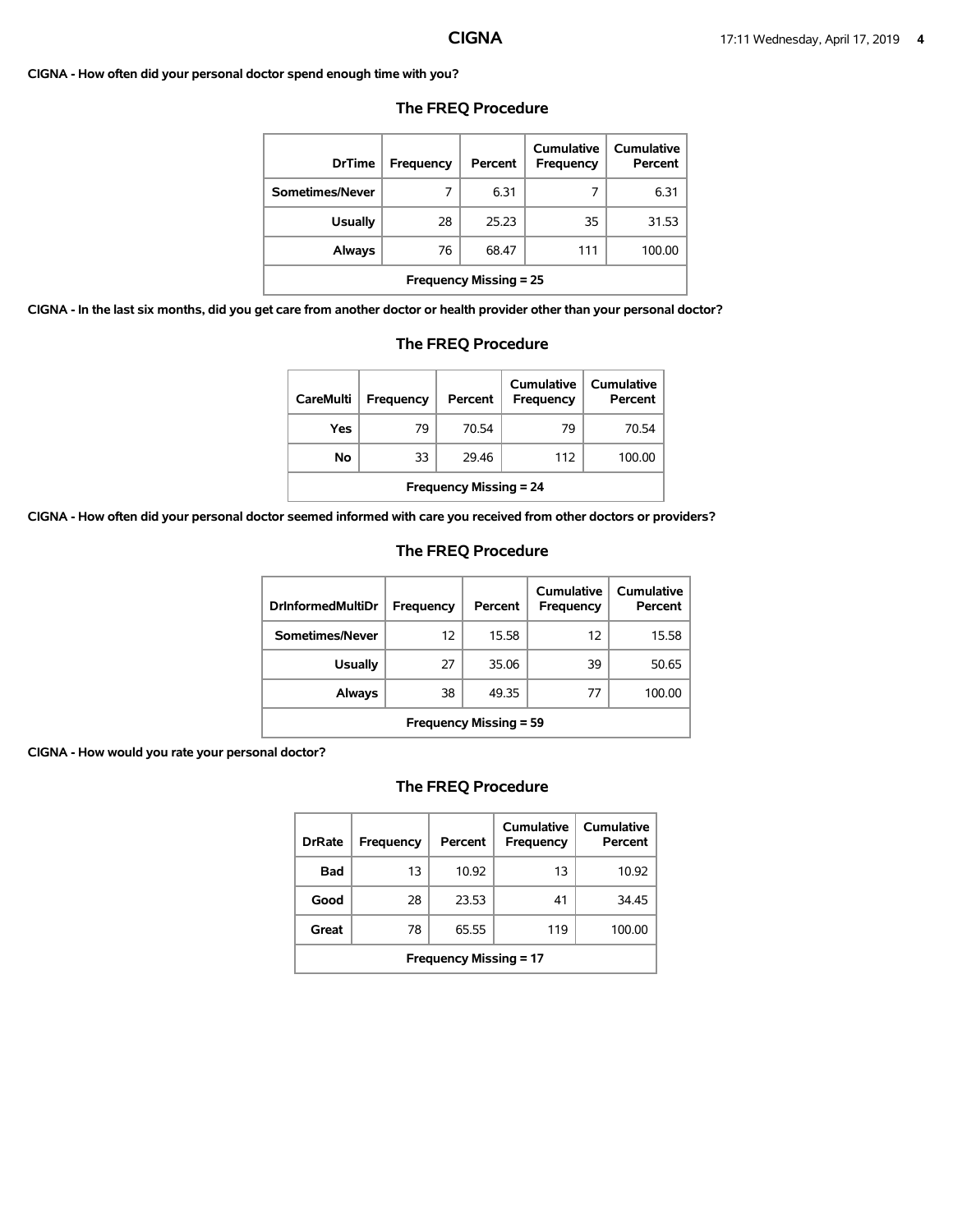### **CIGNA - Did you visit a specialist?**

| <b>Specialist</b> | <b>Frequency</b> | Percent | <b>Cumulative</b><br><b>Frequency</b> | Cumulative<br>Percent |
|-------------------|------------------|---------|---------------------------------------|-----------------------|
| Yes               | 80               | 58.82   | 80                                    | 58.82                 |
| No                | 56               | 41.18   | 136                                   | 100.00                |

# **The FREQ Procedure**

**CIGNA - How often did you get an appointment with a specialist as soon as you needed?**

# **The FREQ Procedure**

| <b>SpecialistFast</b>         | Frequency | Percent | <b>Cumulative</b><br>Frequency | Cumulative<br>Percent |  |
|-------------------------------|-----------|---------|--------------------------------|-----------------------|--|
| Sometimes/Never               | 15        | 18.75   | 15                             | 18.75                 |  |
| <b>Usually</b>                | 23        | 28.75   | 38                             | 47.50                 |  |
| Always                        | 42        | 52.50   | 80                             | 100.00                |  |
| <b>Frequency Missing = 56</b> |           |         |                                |                       |  |

**CIGNA - How would you rate your specialist?**

# **The FREQ Procedure**

| <b>SpecialistRate</b>         | Frequency | Percent | Cumulative<br>Frequency | Cumulative<br>Percent |  |
|-------------------------------|-----------|---------|-------------------------|-----------------------|--|
| Bad                           | 10        | 12.66   | 10                      | 12.66                 |  |
| Good                          | 19        | 24.05   | 29                      | 36.71                 |  |
| Great                         | 50        | 63.29   | 79                      | 100.00                |  |
| <b>Frequency Missing = 57</b> |           |         |                         |                       |  |

**CIGNA - Did you look for info in written materials or on the internet about your plan?**

| <b>InternetLook</b>          | Frequency | Percent | Cumulative<br>Frequency | <b>Cumulative</b><br>Percent |  |
|------------------------------|-----------|---------|-------------------------|------------------------------|--|
| Yes                          | 46        | 34.33   | 46                      | 34.33                        |  |
| No                           | 88        | 65.67   | 134                     | 100.00                       |  |
| <b>Frequency Missing = 2</b> |           |         |                         |                              |  |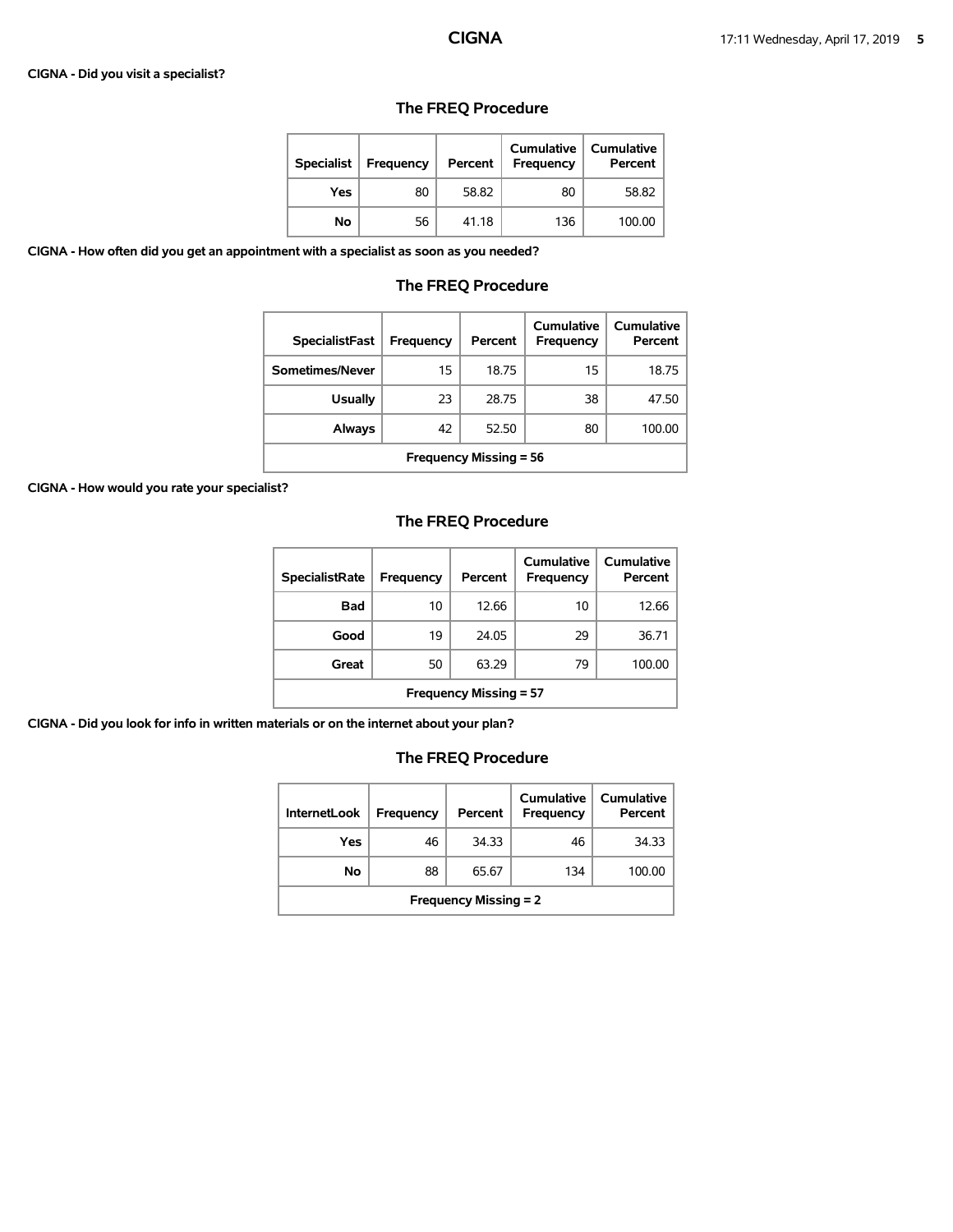### **CIGNA - How often did written materials or the internet provide info you needed regarding your health plan?**

| <b>InternetProvide</b>        | Frequency | Percent | Cumulative<br>Frequency | <b>Cumulative</b><br>Percent |  |
|-------------------------------|-----------|---------|-------------------------|------------------------------|--|
| Sometimes/Never               | 13        | 28.26   | 13                      | 28.26                        |  |
| <b>Usually</b>                | 23        | 50.00   | 36                      | 78.26                        |  |
| Always                        | 10        | 21.74   | 46                      | 100.00                       |  |
| <b>Frequency Missing = 90</b> |           |         |                         |                              |  |

### **The FREQ Procedure**

**CIGNA - Did you look for information on how much you would have to pay for a health service or health equipment?**

# **The FREQ Procedure Cumulative Cumulative**

| CostLook | Frequency | Percent | Cumulative<br>Frequency | <b>Cumulative</b><br>Percent |
|----------|-----------|---------|-------------------------|------------------------------|
| Yes      | 25        | 18.38   | 25                      | 18.38                        |
| Νo       | 111       | 81.62   | 136                     | 100.00                       |

**CIGNA - How often did you find information on how much you would have to pay for a health service or health equipment?**

### **The FREQ Procedure**

| CostFind                       | <b>Frequency</b> | Percent | Cumulative<br>Frequency | <b>Cumulative</b><br>Percent |  |
|--------------------------------|------------------|---------|-------------------------|------------------------------|--|
| Sometimes/Never                | 9                | 37.50   | 9                       | 37.50                        |  |
| <b>Usually</b>                 | 8                | 33.33   | 17                      | 70.83                        |  |
| <b>Always</b>                  | 7                | 29.17   | 24                      | 100.00                       |  |
| <b>Frequency Missing = 112</b> |                  |         |                         |                              |  |

**CIGNA - Did you look for information on how much you would have to pay for specific prescription medicines?**

# **The FREQ Procedure**

| <b>MedLook</b>               | <b>Frequency</b> | Percent | Cumulative<br><b>Frequency</b> | Cumulative<br>Percent |  |
|------------------------------|------------------|---------|--------------------------------|-----------------------|--|
| Yes                          | 23               | 17.04   | 23                             | 17.04                 |  |
| No                           | 112              | 82.96   | 135                            | 100.00                |  |
| <b>Frequency Missing = 1</b> |                  |         |                                |                       |  |

**CIGNA - How often were you able to find information on how much you would have to pay for specific prescription medicines?**

| MedFind                        | Frequency | Percent | Cumulative<br>Frequency | Cumulative<br>Percent |  |
|--------------------------------|-----------|---------|-------------------------|-----------------------|--|
| Sometimes/Never                | 7         | 31.82   |                         | 31.82                 |  |
| <b>Usually</b>                 | 6         | 27.27   | 13                      | 59.09                 |  |
| Always                         | 9         | 40.91   | 22                      | 100.00                |  |
| <b>Frequency Missing = 114</b> |           |         |                         |                       |  |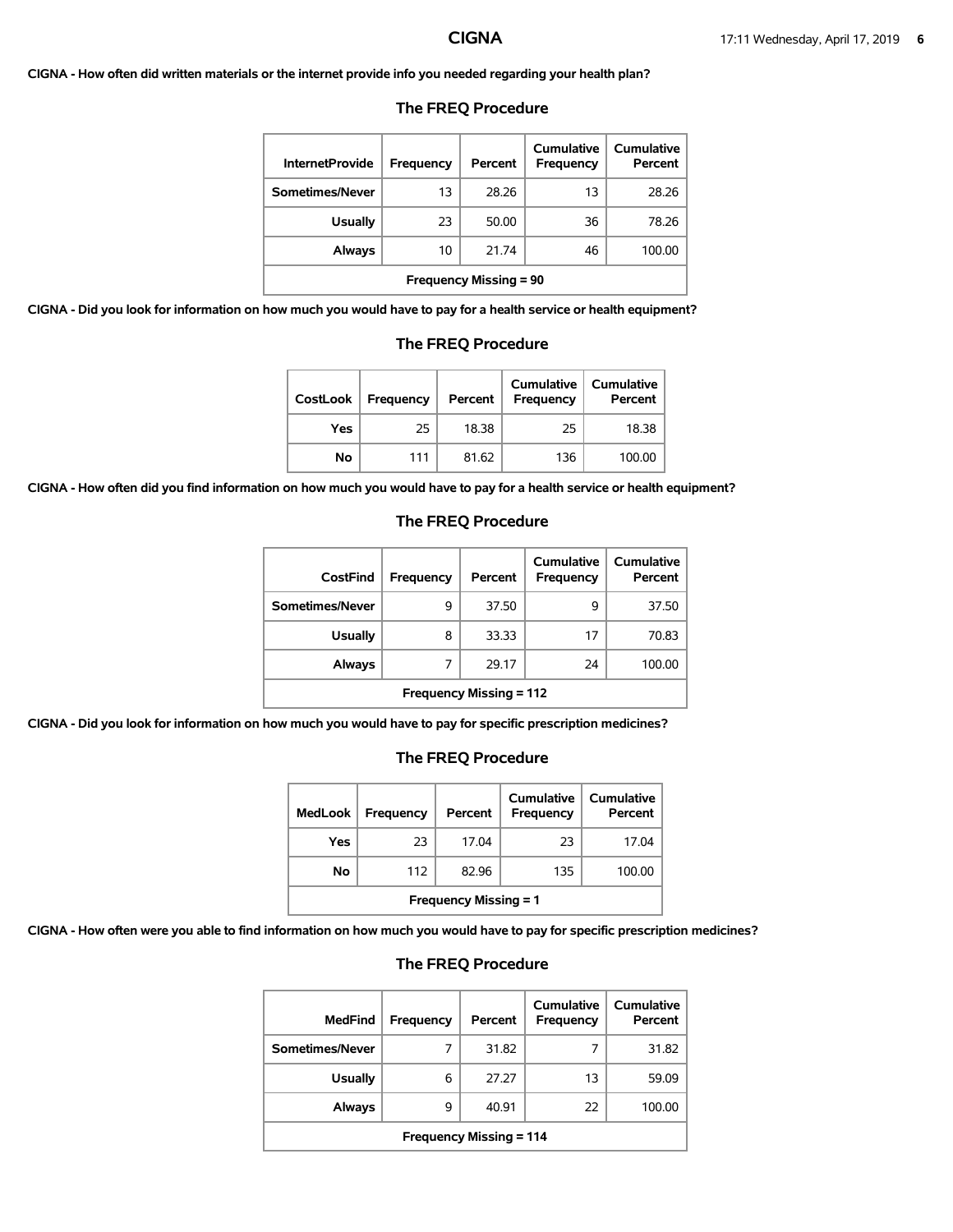### **CIGNA - Did you get information or help from your health plan's customer services?**

# **The FREQ Procedure**

| CS  | <b>Frequency</b> | Percent | Cumulative<br>Frequency | <b>Cumulative</b><br>Percent |
|-----|------------------|---------|-------------------------|------------------------------|
| Yes | 42               | 30.88   | 42                      | 30.88                        |
| No  | 94               | 69.12   | 136                     | 100.00                       |

**CIGNA - How often were you able to get information or help from your health plan's customer services?**

# **The FREQ Procedure**

| <b>CSHelp</b>                 | Frequency | Percent | Cumulative<br>Frequency | <b>Cumulative</b><br>Percent |  |
|-------------------------------|-----------|---------|-------------------------|------------------------------|--|
| Sometimes/Never               | 8         | 19.05   | 8                       | 19.05                        |  |
| <b>Usually</b>                | 11        | 26.19   | 19                      | 45.24                        |  |
| Always                        | 23        | 54.76   | 42                      | 100.00                       |  |
| <b>Frequency Missing = 94</b> |           |         |                         |                              |  |

**CIGNA - How often were you treated with respect and courtesy by your health plan's customer services?**

# **The FREQ Procedure**

| <b>CSRespect</b>              | Frequency | Percent | Cumulative<br><b>Frequency</b> | <b>Cumulative</b><br>Percent |  |
|-------------------------------|-----------|---------|--------------------------------|------------------------------|--|
| Sometimes/Never               | 3         | 7.14    | 3                              | 7.14                         |  |
| <b>Usually</b>                | 2         | 4.76    | 5                              | 11.90                        |  |
| Always                        | 37        | 88.10   | 42                             | 100.00                       |  |
| <b>Frequency Missing = 94</b> |           |         |                                |                              |  |

**CIGNA - Did you have to fill out any forms with your health plan?**

| <b>Forms</b>                 | Frequency | Percent | Cumulative<br>Frequency | <b>Cumulative</b><br>Percent |  |
|------------------------------|-----------|---------|-------------------------|------------------------------|--|
| Yes                          | 33        | 24.63   | 33                      | 24.63                        |  |
| No                           | 101       | 75.37   | 134                     | 100.00                       |  |
| <b>Frequency Missing = 2</b> |           |         |                         |                              |  |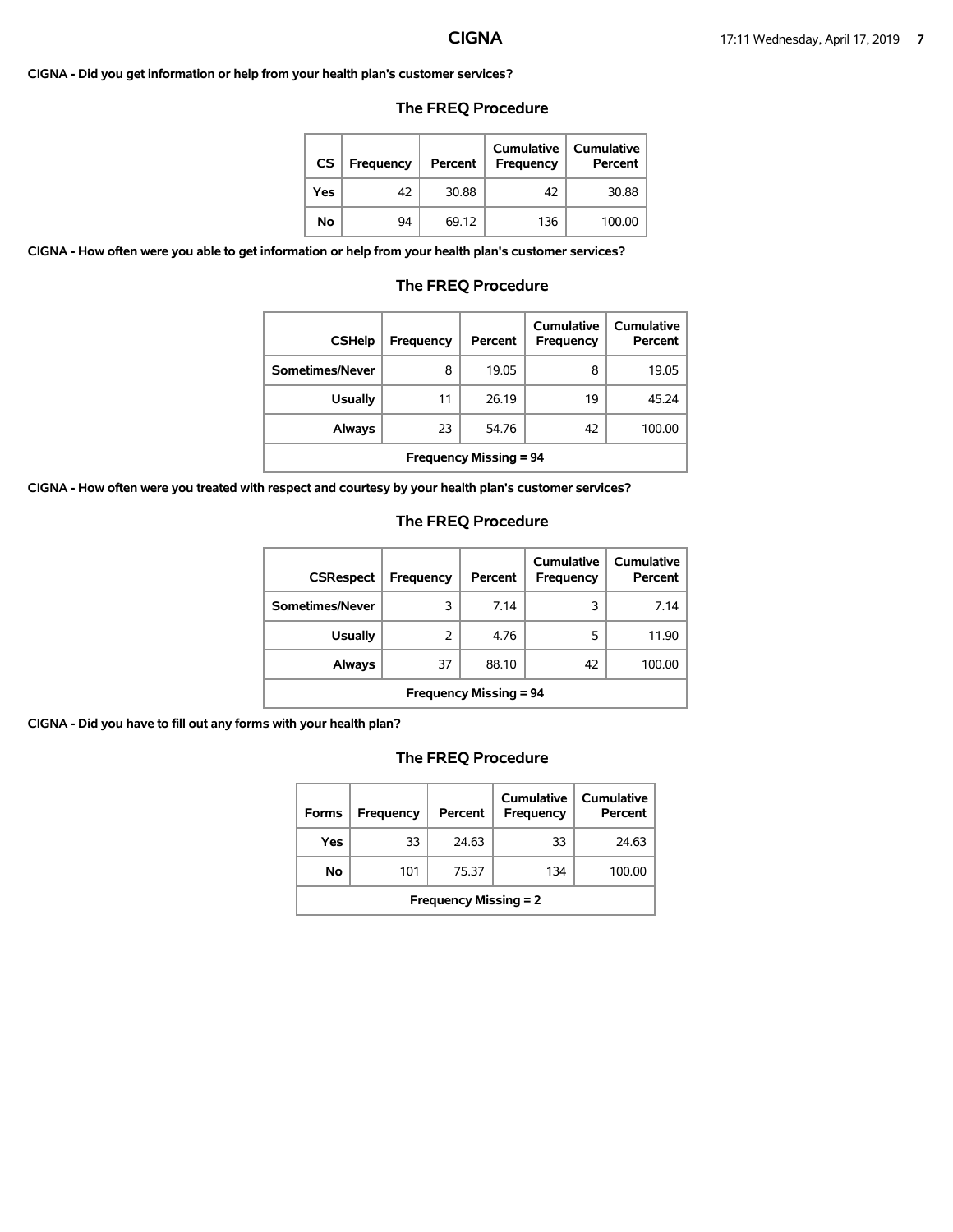### **CIGNA - How often were forms from your health plan easy to fill out?**

| <b>FormsEasy</b>               | Frequency | Percent | Cumulative<br>Frequency | Cumulative<br>Percent |
|--------------------------------|-----------|---------|-------------------------|-----------------------|
| Sometimes/Never                | 14        | 42.42   | 14                      | 42.42                 |
| <b>Usually</b>                 | 9         | 27.27   | 23                      | 69.70                 |
| Always                         | 10        | 30.30   | 33                      | 100.00                |
| <b>Frequency Missing = 103</b> |           |         |                         |                       |

# **The FREQ Procedure**

## **CIGNA - Did you file any claims for care to your health plan?**

## **The FREQ Procedure**

| <b>ClaimsSend</b>             | <b>Frequency</b> | Percent | <b>Cumulative</b><br>Frequency | Cumulative<br>Percent |  |
|-------------------------------|------------------|---------|--------------------------------|-----------------------|--|
| Yes                           | 61               | 57.01   | 61                             | 57.01                 |  |
| No                            | 46               | 42.99   | 107                            | 100.00                |  |
| <b>Frequency Missing = 29</b> |                  |         |                                |                       |  |

**CIGNA - How often were claims for care to your health plan handled quicly?**

# **The FREQ Procedure**

| <b>ClaimsQuick</b>            | Frequency | Percent | Cumulative<br>Frequency | Cumulative<br>Percent |  |
|-------------------------------|-----------|---------|-------------------------|-----------------------|--|
| Sometimes/Never               | 5         | 10.42   | 5                       | 10.42                 |  |
| <b>Usually</b>                | 14        | 29.17   | 19                      | 39.58                 |  |
| Always                        | 29        | 60.42   | 48                      | 100.00                |  |
| <b>Frequency Missing = 88</b> |           |         |                         |                       |  |

**CIGNA - How often were claims for care to your health plan handled correctly?**

| <b>ClaimsCorrect</b>          | Frequency | Percent | Cumulative<br>Frequency | Cumulative<br>Percent |  |
|-------------------------------|-----------|---------|-------------------------|-----------------------|--|
| Sometimes/Never               |           | 13.46   | 7                       | 13.46                 |  |
| <b>Usually</b>                | 17        | 32.69   | 24                      | 46.15                 |  |
| Always                        | 28        | 53.85   | 52                      | 100.00                |  |
| <b>Frequency Missing = 84</b> |           |         |                         |                       |  |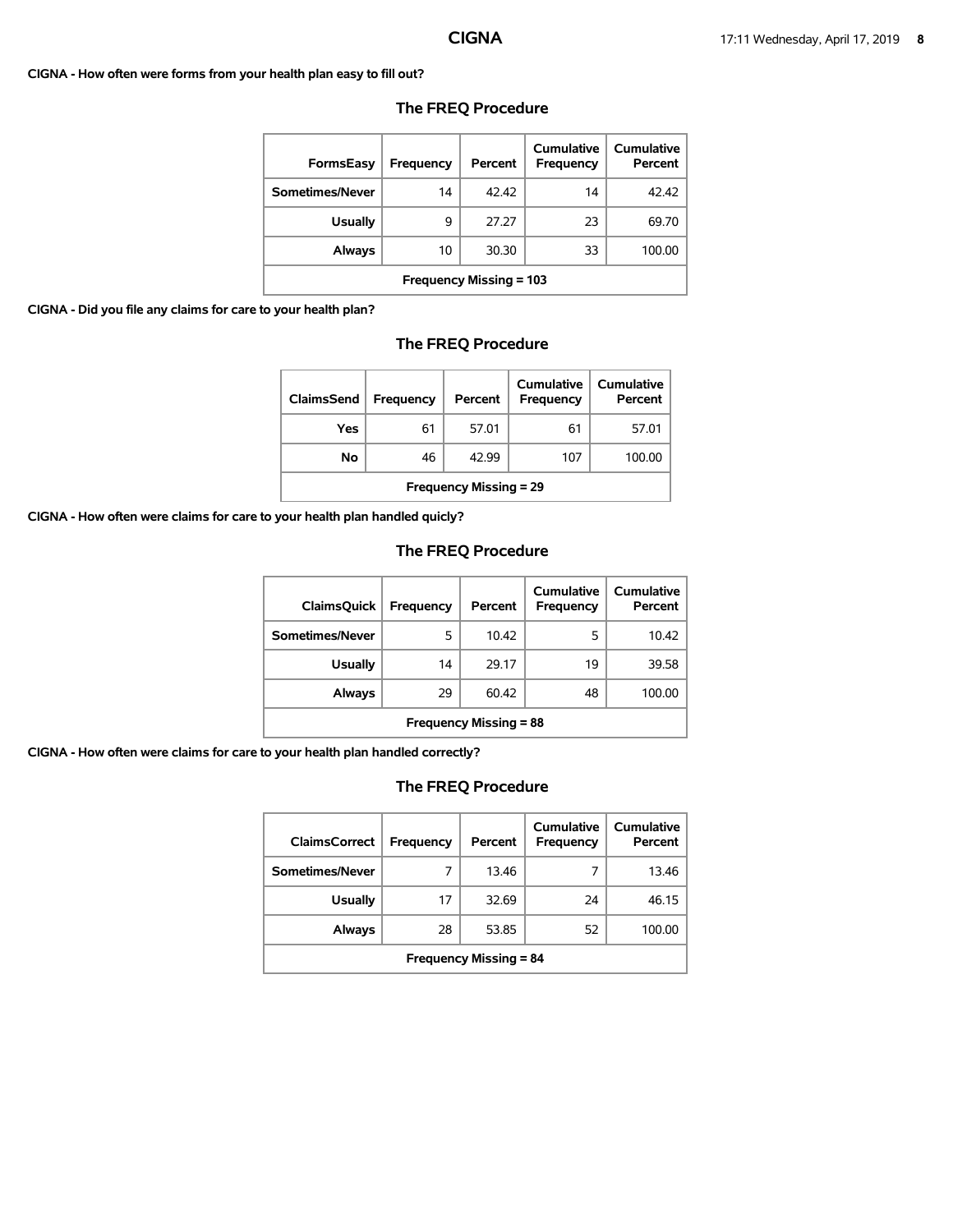### **CIGNA - How would you rate your health plan?**

| <b>PlanRate</b>              | Frequency | Percent | <b>Cumulative</b><br>Frequency | <b>Cumulative</b><br>Percent |  |
|------------------------------|-----------|---------|--------------------------------|------------------------------|--|
| <b>Bad</b>                   | 18        | 13.33   | 18                             | 13.33                        |  |
| Good                         | 49        | 36.30   | 67                             | 49.63                        |  |
| Great                        | 68        | 50.37   | 135                            | 100.00                       |  |
| <b>Frequency Missing = 1</b> |           |         |                                |                              |  |

# **The FREQ Procedure**

**CIGNA - In general, how woul you rate your of** 

| <b>Bad</b>                   | 18 | 13.33 | 18  | 13.33  |  |  |
|------------------------------|----|-------|-----|--------|--|--|
| Good                         | 49 | 36.30 | 67  | 49.63  |  |  |
| Great                        | 68 | 50.37 | 135 | 100.00 |  |  |
| <b>Frequency Missing = 1</b> |    |       |     |        |  |  |
| verall health?               |    |       |     |        |  |  |
| <b>The FREQ Procedure</b>    |    |       |     |        |  |  |

| <b>OverallHealthRate</b> | <b>Frequency</b> | Percent | <b>Cumulative</b><br><b>Frequency</b> | <b>Cumulative</b><br>Percent |
|--------------------------|------------------|---------|---------------------------------------|------------------------------|
| <b>Excellent</b>         | 13               | 9.56    | 13                                    | 9.56                         |
| <b>Very Good</b>         | 43               | 31.62   | 56                                    | 41.18                        |
| Good                     | 68               | 50.00   | 124                                   | 91.18                        |
| Fair                     | 11               | 8.09    | 135                                   | 99.26                        |
| Poor                     | 1                | 0.74    | 136                                   | 100.00                       |

**CIGNA - In general, how woul you rate your overall mental or emotional health?**

# **The FREQ Procedure**

| <b>MentalHealthRate</b> | Frequency | Percent | <b>Cumulative</b><br>Frequency | <b>Cumulative</b><br>Percent |
|-------------------------|-----------|---------|--------------------------------|------------------------------|
| <b>Excellent</b>        | 38        | 27.94   | 38                             | 27.94                        |
| <b>Very Good</b>        | 41        | 30.15   | 79                             | 58.09                        |
| Good                    | 51        | 37.50   | 130                            | 95.59                        |
| Fair                    | 6         | 4.41    | 136                            | 100.00                       |

**CIGNA - Do you now smoke cigarettes or use tobacco every day, some days, or not at all?**

# **The FREQ Procedure**

| <b>Smoke</b>                   | <b>Frequency</b> | Percent | Cumulative<br>Frequency | Cumulative<br>Percent |  |
|--------------------------------|------------------|---------|-------------------------|-----------------------|--|
| Yes                            | 4                | 30.77   | 4                       | 30.77                 |  |
| Νo                             | 9                | 69.23   | 13                      | 100.00                |  |
| <b>Frequency Missing = 123</b> |                  |         |                         |                       |  |

**CIGNA - How often were you advised to quit smoking or using tobacco by your doctor/health provider?**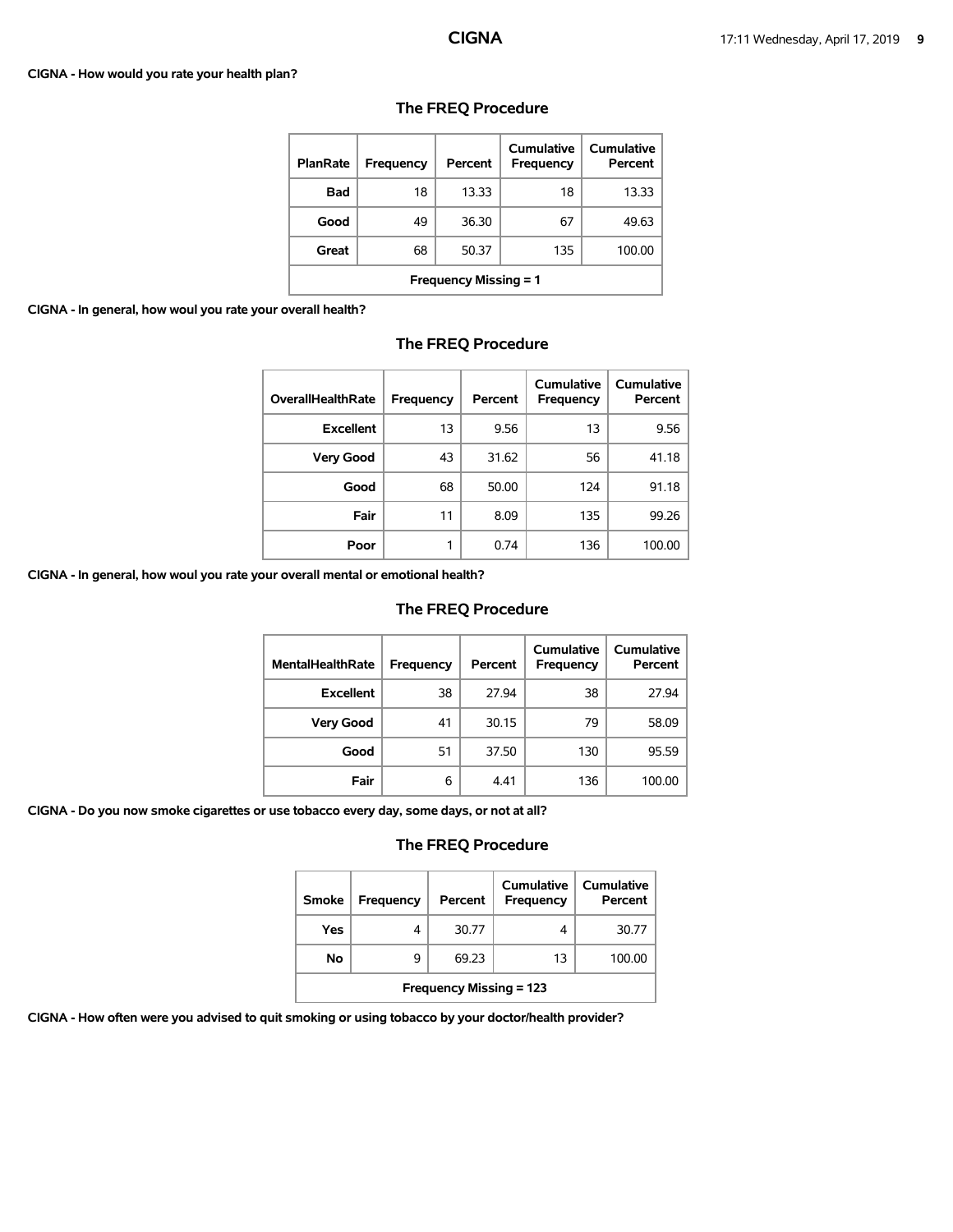### **The FREQ Procedure**

| <b>SmokeAdvice</b>             | Frequency | Percent | <b>Cumulative</b><br>Frequency | Cumulative<br>Percent |  |  |
|--------------------------------|-----------|---------|--------------------------------|-----------------------|--|--|
| Sometimes/Never                |           | 53.85   |                                | 53.85                 |  |  |
| Always                         | 6         | 46.15   | 13                             | 100.00                |  |  |
| <b>Frequency Missing = 123</b> |           |         |                                |                       |  |  |

**CIGNA - How often was medication recommended to help quit smoking/tobacco products by your doctor/health provider?**

| <b>SmokeMedicine</b>           | <b>Frequency</b> | Percent | Cumulative<br>Frequency | Cumulative<br>Percent |  |
|--------------------------------|------------------|---------|-------------------------|-----------------------|--|
| Sometimes/Never                | 9                | 69.23   | 9                       | 69.23                 |  |
| <b>Usually</b>                 | 3                | 23.08   | 12                      | 92.31                 |  |
| Always                         | 1                | 7.69    | 13                      | 100.00                |  |
| <b>Frequency Missing = 123</b> |                  |         |                         |                       |  |

## **The FREQ Procedure**

**CIGNA - How often were methods or strategies (other than medication) discussed or provided to help quit smoking/tobacco products by your doctor/health provider?**

# **The FREQ Procedure**

| <b>SmokeStrategies</b>         | Frequency | Percent | Cumulative<br><b>Frequency</b> | Cumulative<br>Percent |  |
|--------------------------------|-----------|---------|--------------------------------|-----------------------|--|
| Sometimes/Never                | 10        | 76.92   | 10                             | 76.92                 |  |
| Always                         | 3         | 23.08   | 13                             | 100.00                |  |
| <b>Frequency Missing = 123</b> |           |         |                                |                       |  |

**CIGNA - Did you receive health care 3 or more times for the same condition or problem?**

### **The FREQ Procedure**

| <b>RptCare</b> | Frequency | Percent | Cumulative<br>Frequency | Cumulative<br>Percent |
|----------------|-----------|---------|-------------------------|-----------------------|
| Yes            | 53        | 38.97   | 53                      | 38.97                 |
| No             | 83        | 61.03   | 136                     | 100.00                |

**CIGNA - Did this condition last longer than 3 months (not including pregnancy or menopause)?**

## **The FREQ Procedure**

| <b>RptCareMonths</b>          | Frequency | Percent | Cumulative<br>Frequency | <b>Cumulative</b><br>Percent |  |  |
|-------------------------------|-----------|---------|-------------------------|------------------------------|--|--|
| Yes                           | 46        | 90.20   | 46                      | 90.20                        |  |  |
| No                            | 5         | 9.80    | 51                      | 100.00                       |  |  |
| <b>Frequency Missing = 85</b> |           |         |                         |                              |  |  |

**CIGNA - Do you now need to take medicine prescribed by a doctor (not including birth control)?**